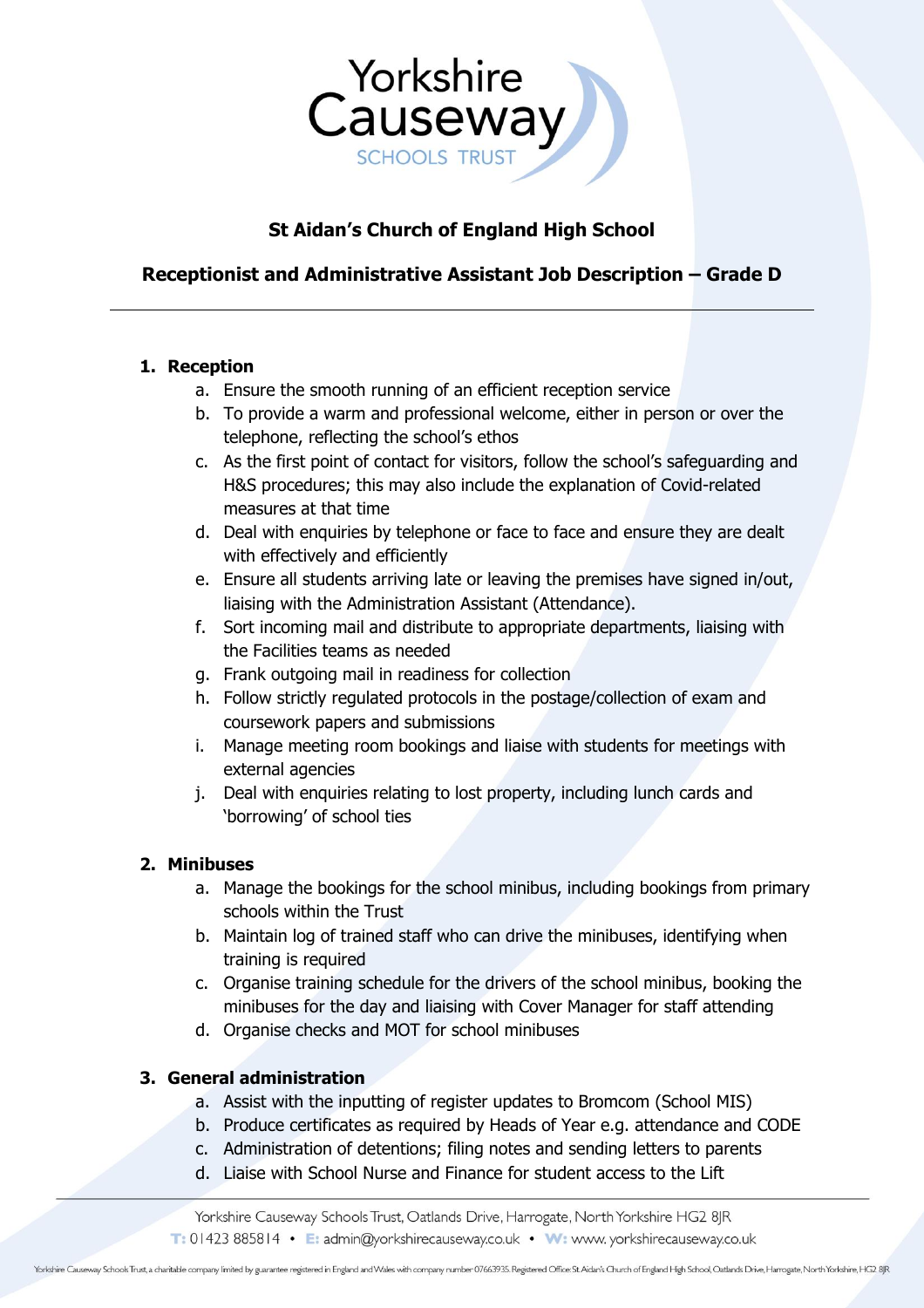- e. Assist with contacting the Emergency Services as required
- f. Arrange taxis for students and check invoices match bookings
- g. Manage confiscated mobile phones following the school's policy on student mobile phones
- h. Take photos of students not yet on the school's MIS
- i. Organise the annual photography for Year 7 and Year 11 students, liaising with the Cover Manager
- j. Assist Marketing and Communications Manager as needed with photos, images and comments for the Y11 Yearbook
- k. Support the Cover Manager in the organisation of the Yorkshire Show trips for Years 7-9
- l. Assist with the updating of school records on Bromcom (School MIS)
- m. Produce timetables and classlists / registers as required
- n. Prepare notice board and name cards for Parents' Evenings, liaising with Facilities staff for Hall layout
- o. Monitor stationery stock levels for the Office, place orders as appropriate and check incoming orders
- p. Any other administrative duties related to the post which may be required from time to time

### **4. Fire Evacuation**

- a. Liaise with nurse and Administrative Assistant (Attendance) in ensuring all PEEMP (Personal Emergency, Evacuation and Movement Plan) files are reviewed and updated (temporary and permanent students who have a PEEMP)
- b. Ensure the PEEMP fire register is up to date and take a paper copy to the nurse during evacuation
- c. Responsible for the registration of visitors during a fire evacuation

### **5. Risk Assessments**

- a. Ensure Risk Assessments are up to date for each department and accurate on the system
- b. Send out reminder e-mails to staff